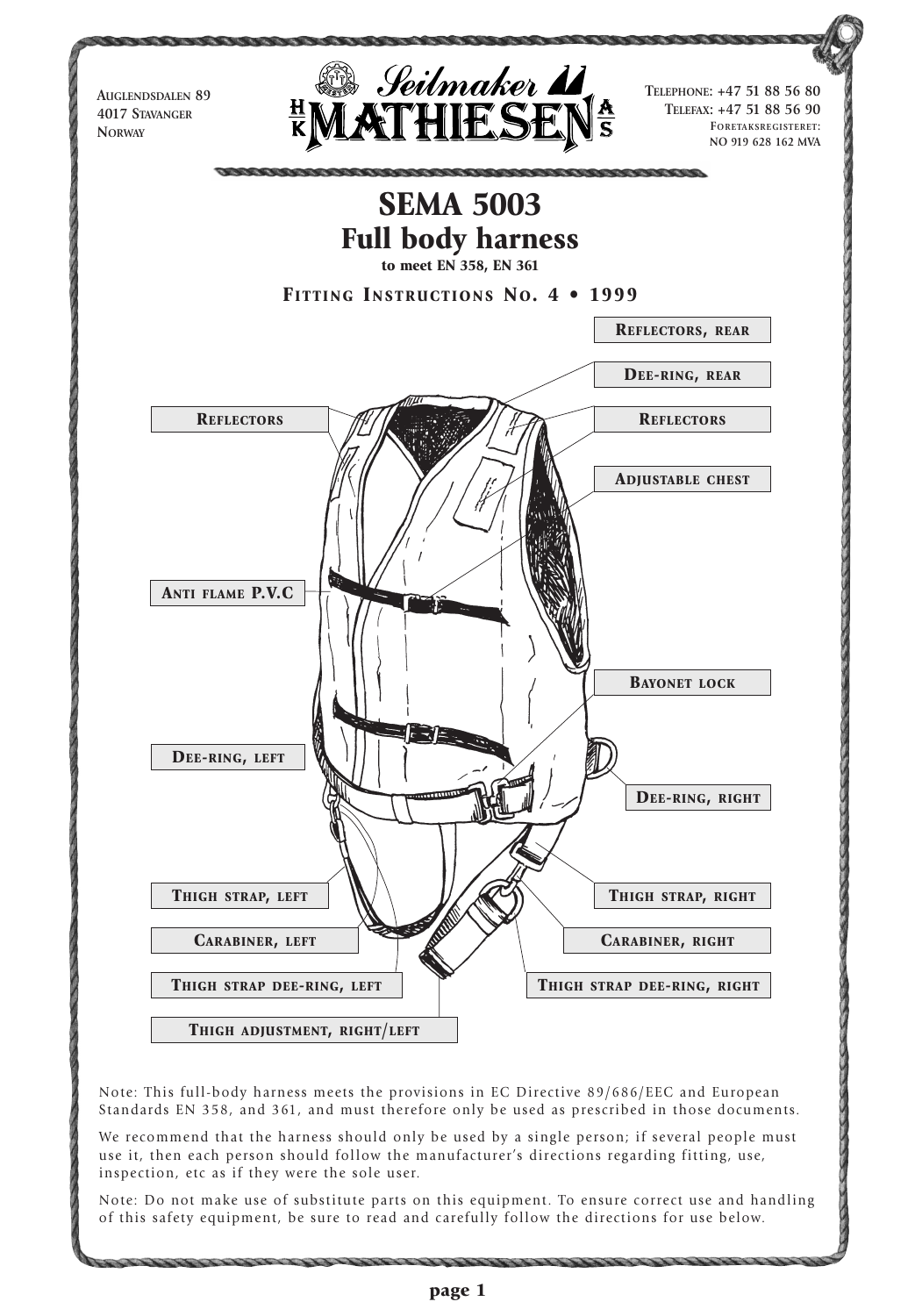| <b>AUGLENDSDALEN 89</b><br><b>4017 STAVANGER</b><br><b>NORWAY</b> | Seilmaker <b>11</b><br>TELEPHONE: +47 51 88 56 80<br>TELEFAX: +47 51 88 56 90<br>FORETAKSREGISTERET:<br>NO 919 628 162 MVA                                                                                                                                                                                                                                  |  |  |  |  |  |  |  |  |  |
|-------------------------------------------------------------------|-------------------------------------------------------------------------------------------------------------------------------------------------------------------------------------------------------------------------------------------------------------------------------------------------------------------------------------------------------------|--|--|--|--|--|--|--|--|--|
|                                                                   |                                                                                                                                                                                                                                                                                                                                                             |  |  |  |  |  |  |  |  |  |
| <b>DIRECTIONS</b><br><b>FOR USE:</b>                              | Personal protective equipment used for fall-arrest purposes must be<br>assembled with connectors meeting EN 362 and attached to an anchorage<br>point capable of sustaining the dynamic forces involved in an arrested<br>fall.                                                                                                                             |  |  |  |  |  |  |  |  |  |
|                                                                   | ANCHORAGES MUST FULFIL THE FOLLOWING REQUIREMENTS:                                                                                                                                                                                                                                                                                                          |  |  |  |  |  |  |  |  |  |
|                                                                   | 1. Comply with EN 795 or subsequent EN standard.                                                                                                                                                                                                                                                                                                            |  |  |  |  |  |  |  |  |  |
|                                                                   | 2. Be located above the user if possible.                                                                                                                                                                                                                                                                                                                   |  |  |  |  |  |  |  |  |  |
|                                                                   | 3. Be selected to avoid risk of swing falls and collision with<br>obstructions above.                                                                                                                                                                                                                                                                       |  |  |  |  |  |  |  |  |  |
|                                                                   | IF IN DOUBT SEEL ADVIE FROM A COMPETENT ENGINEER.                                                                                                                                                                                                                                                                                                           |  |  |  |  |  |  |  |  |  |
|                                                                   | Shown overleaf are examples of correct anchorages and a selection of<br>approved connectors. Ensure that, whichever type is used, it has been<br>correctly closed and locked.                                                                                                                                                                               |  |  |  |  |  |  |  |  |  |
| <b>STORAGE:</b>                                                   | Store in a clean, dry environment, avoiding direct sunlight, corrosive<br>fumes, chemicals or undue vibration.                                                                                                                                                                                                                                              |  |  |  |  |  |  |  |  |  |
| <b>INSPECTION:</b>                                                | Before every use, check each unit for any damage or excessive wear.<br>Inspect locking mechanism of connectors ensuring correct function and<br>that there is no sign of damage or corrosion.                                                                                                                                                               |  |  |  |  |  |  |  |  |  |
|                                                                   | Check all webbing for cuts, burns, chemical attack (indicated by<br>discolouration) and, if found, reject.                                                                                                                                                                                                                                                  |  |  |  |  |  |  |  |  |  |
|                                                                   | If in doubt, ask the manufacturer or his authorized representative.                                                                                                                                                                                                                                                                                         |  |  |  |  |  |  |  |  |  |
|                                                                   | The mandatory annual inspection (every 12 months) is performed by the<br>manufacturer or his authorised representative.                                                                                                                                                                                                                                     |  |  |  |  |  |  |  |  |  |
|                                                                   | IF IN DOUBT CONCERNING THE INTEGRITY OF ANY PART OF THE<br>EQUIPMENT, DO NOT USE IT.                                                                                                                                                                                                                                                                        |  |  |  |  |  |  |  |  |  |
| <b>CLEANING:</b>                                                  | When necessary, wash webbing with a mild soap solution and remove<br>excess moisture with a clean cloth. The webbing may be disinfected by<br>wiping with a mild solution of sterile disinfectant. Allow to dry<br>naturally. Clean metal items when required with a non-caustic solution.                                                                  |  |  |  |  |  |  |  |  |  |
|                                                                   | LIFE EXPECTANCY: Frequency and conditions of use together with the quality of cleaning<br>and storage will determine the safe and effective working life of personal<br>protective equipment. Such equipment will continue to afford safety<br>protection until routine inspection determines that it must be withdrawn<br>from service and/or refurbished. |  |  |  |  |  |  |  |  |  |
| <b>WARNING:</b>                                                   | Personal protective equipment must not be used after sustaining a fall-<br>arrest but withdrawn from service for inspection by the manufacturer or<br>his authorised representative and, where possible, refurbishment. Annual<br>inspections (every 12 months) are mandatory, to be performed by the<br>manufacturer or his authorised representative.     |  |  |  |  |  |  |  |  |  |

11111111111111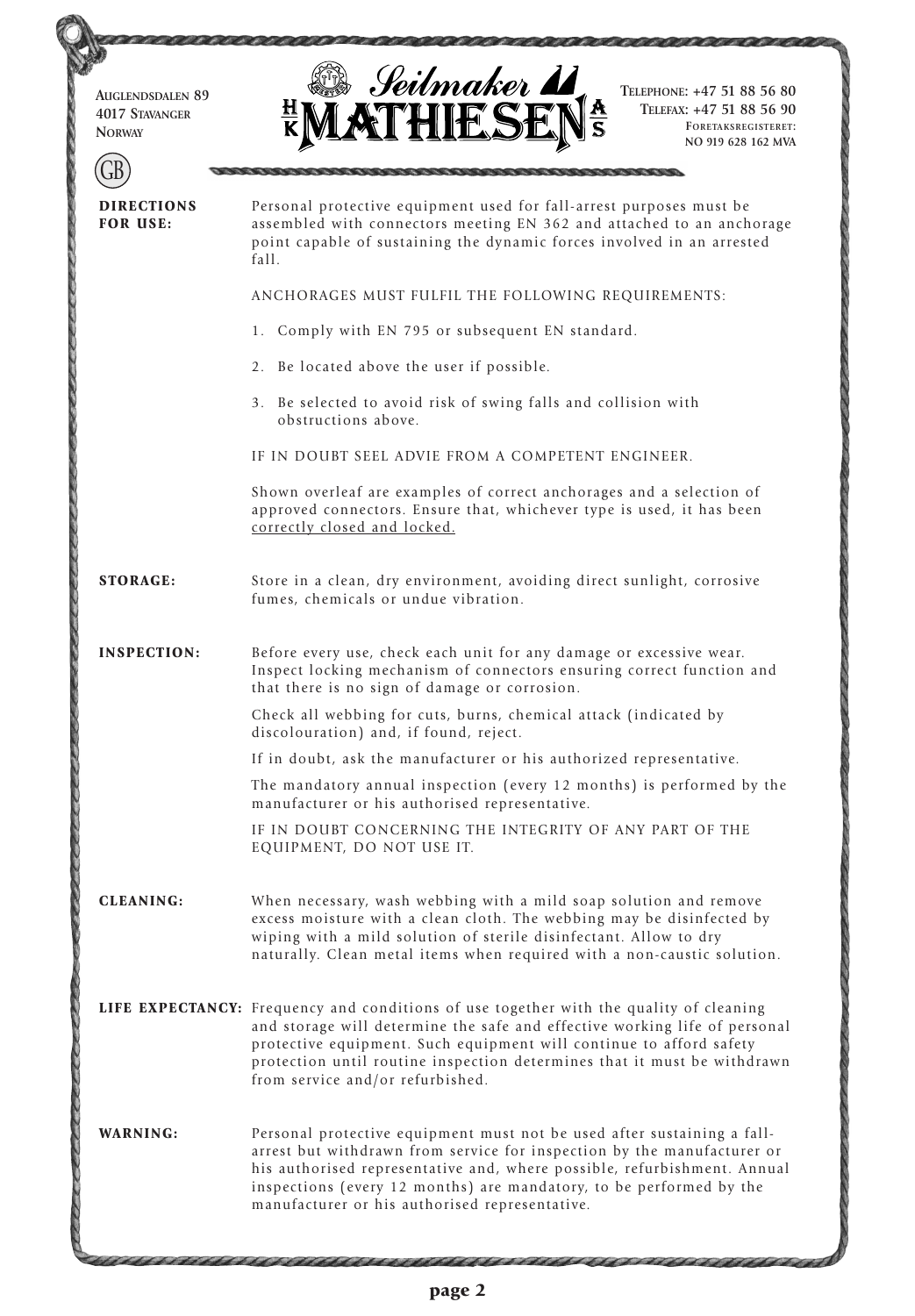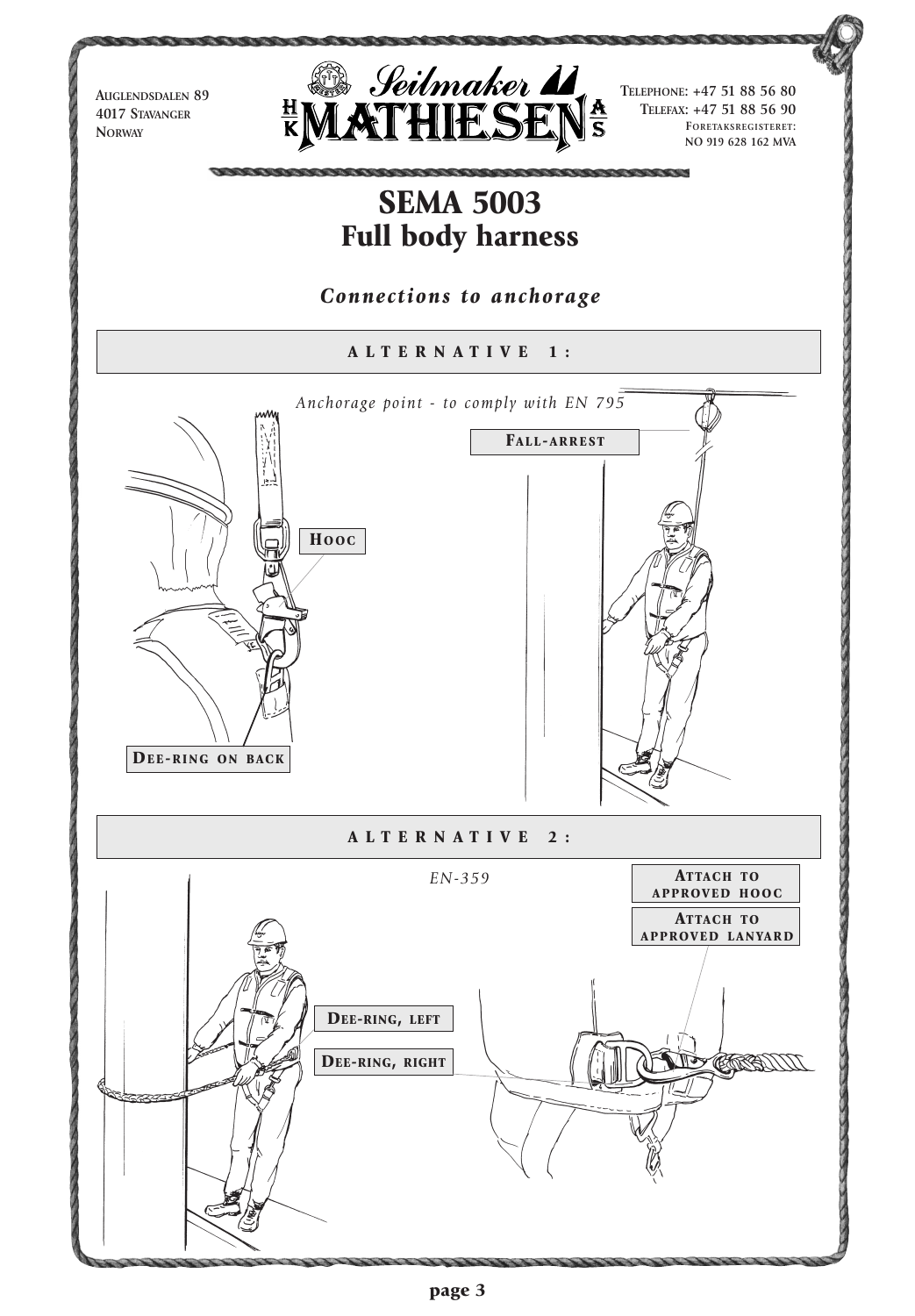**AUGLENDSDALEN 89 4017 STAVANGER NORWAY**



**TELEPHONE: +47 51 88 56 80 TELEFAX: +47 51 88 56 90 FORETAKSREGISTERET: NO 919 628 162 MVA**

# **GENERAL INFORMATION ON THE SELECTION OF SEMA BELTS HARNESSES AND FALL-ARREST DEVICES**

There is a range of restraint belts, harnesses and ancillary equioment available for almost every purpose. It is vital that you ensure you are using the correct combination of compatible equip-ment in the correct manner. The following information and the individual product "Fitting Instructions" clearly explain this.

#### **General:**

GB

SEMA M-16-SL BOSUN'S CHAIR: CE-marked bosun's chair designed and type-approved to meet EN 813. SEMA 5003 FULL BODY HARNESS: CE-marked full-body harness designed and type-approved to meet EN 358 and 361. SEMA 5008 FULL BODY HARNESS WITH INTEGRAL FLOTATION PADS: CE-marked flotation garment/full-body harness designed and type-approved to meet EN 358, 361 and 393.

SEMA 5010 FULL BODY HARNESS WITH INTEGRAL FLOTATION PADS: CE-marked flotation garment/full-body harness designed and type-approved to meet EN 358, 361 and 395.

#### **Note the following:**

### **WORK-POSITION SYSTEMS - EN358**

Work-positions systems are designed for workers who are required to work at heights, on poles and other structures in a supported position with both hands free for work duties. Ensure attachments point is substantial and devoid of sharp edges etc. These systems are *not* intended for *fall-arrest.*

The work-positioning belt will normally have two side connection points to be used in conjunction with a workpositioned lanyard (Polestrap), or have an integral work-positioning lanyard (Polestrap) and a single connection point.

## **RESTRAINT BELTS, EN359**

Restraint belts must only be worn in a work application where the wearer cannot be exposed to a fall and where the combination of the belt and the lanyard or lifeline totally restricts the wearer from moving into a postion where he or she can be susceptible to a fall. Restraint belts are *not* intended for *fall.*

### **BOSUN'S CHAIR, EN813**

The bosun's chair is designed for work at variable heights and has an attachment ring in front in the chest. The chair has a wide seat with a suitable ergonomic design to permit comfortable work for extended periods. The bosum's chair is *not* intended for *fall-arrest.*

### **FALL-ARRESTS - EN363**

Used by aerial workers where there is a risk of falling. The fall-arrest are deigned to prevent falls, and to provide safe deceleration if a fall occurs.

### **FULL-BODY HARNESSES, EN361**

In a work application where there is a fall potential, a full-body harness *must* be worn.This will give the wearer the greatest protection with virtually all of the forces applied being absorbed by the thighs and buttocks and retaining the wearer in a near-upright position. On a full-body harness, only the rear or chest connection points may be used for *fall-arrest*.

If the full-body harness has an integral waist belt with side connections points, then these side points must *only* be used for work-positioning or restraint, not fall-arrest.

### **LANYARDS, EN354/355**

The length of the lanyard, including connector, must not exceed two (2) metres, and when used for fall-arrest in conjunction with a full-body harness, *must* incorporate an Energy Absorber.

Once an Energy Absorber is partially or fully extended, it *must not* be reused, but withdrawn from service and discharged. It is essential that a reliable anchorage point is established and that clearance of 6.25 metres is available below the anchorage point when using a two (2) metre energy-absorbing lanyard.

### **RESTRACTABLE LANYARDS, EN360**

Retractable lanyards give greater working distances from the anchorage point, and incorporate a self-locking mechanism and automatic tensioning system, whilst at the same time limiting any potential fall to an absolute minimum. They are designed for vertical or near-vertical application only. They *must not* be used for horizontal applications as, in the event of a fall, the user would swing back to the vertical, suffering an unacceptable fall or risk of injury from hitting obstacles while swinging. Smaller retractable lanyards of webbing are an effective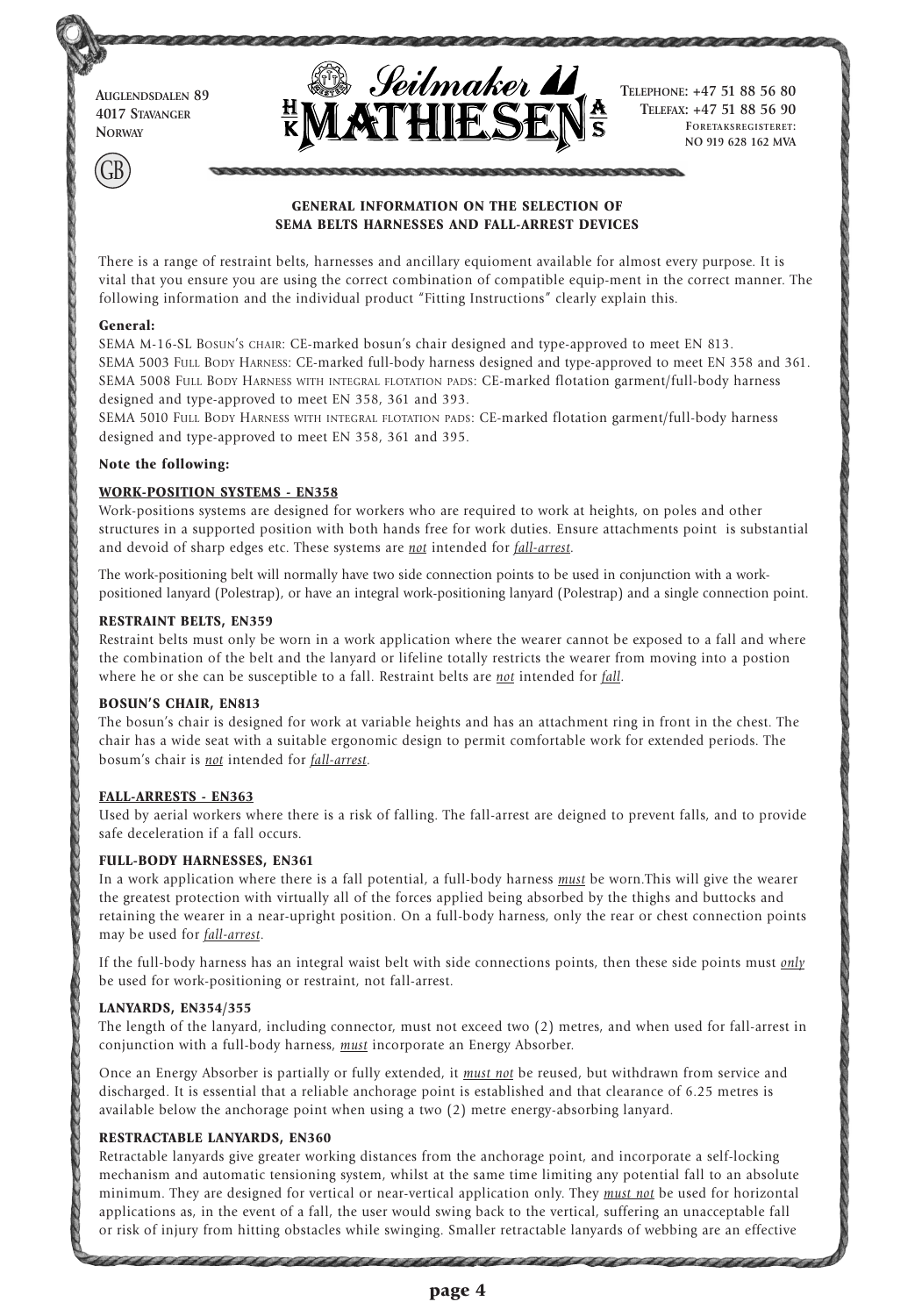**AUGLENDSDALEN 89 4017 STAVANGER NORWAY**



**TELEPHONE: +47 51 88 56 80 TELEFAX: +47 51 88 56 90 FORETAKSREGISTERET: NO 919 628 162 MVA**

lifeline in difficult working areas where surplus lifeline can represent a hazard and where any potential fall needs to be kept to the absolute minimum.

### **GUIDED FALL-ARRESTOR WITH FLEXIBLE ANCHORAGE LINE, EN352/2**

This is a fall-arrest device (rope grab) which operates on a flexible anchorage line (rope or wire). The grab will travel freely up and down, and, should a fall occur, will lock automatically on the anchorage line. It must be used in a vertical or near-vertical situatuation and *never* horizontally. It is strongly recommended that only the designated anchorage line is used, as this is guarranteed compatible with the rope grab. The anchorage line *must* have a means of attachment to the anchorage point above, and be so designed that the rope grab cannot run off the end of the line by accident.

## **OTHER SYSTEMS**

## **DESCENT DEVICES, EN341**

These devices offer a means of controlled descent from a higher to a lower position. SOme devices actually control the speed of descent automatically, while others can be controlled by the user or a third-party. Although the systems may have certain work applications, they are primarily intended for evacuation and rescue. To be effective as life-saving devices, it is vital that all parts of the system are fully compatible, and are supplied as a completer evacuation and rescue system from the manufacturer. The user must have a working knowledge of the system and be fully trained in its use.

## **FLOTATION VEST, EN395**

This garment or system, if worn and used correctly in the water, will provide sufficient additional buoyancy for the person to float face-up or vertically with nose and mouth above water.

### **The main reason to wear a flotation vest is as follows:**

- a) Give wearer reasonable help to stay above water, provided he/she can also assist and is fairly proficient swimmer.
- b) Enable user to move through water without being hampered by vest.
- c) Keep user afloat, allowing him/her to apply all available energy to escape from the situation, not simply to stay afloat.

### **RESCUE HARNESS, EN1496, 1497, 1498**

The rescue harness is specially designed for working in confined spaces where a rapid rescue may ve required: sewers, silos, mineshafts, holding tankt, etc. The connection point is designed to guarrantee the wearer an upright position not more than 10 degrees from the vertical, permitting a rescue through narrow manholes even when unconscious. The harness should be used with approved rescue lines and a retractable fall-arrestor lanyard. The rescue line should be run through a retrieval winch or equivalent.

### **ANCHORAGE POINT, EN795**

It does not matter how good your harness or lifeline is, if you choose an unsuitable anchorage point. It must be substantial and able to withstand a force of minimum 10 kN.

Great care should be taken not to select a structural member anchorage point that has sharp edges when using rope or webbing lanyards, unless they are effectively sleeved, as sharp edges may weaken or severely abrade the rope or webbing. If possible, the anchorage point should always be located above the working position, thus limiting the potential fall to less than the length of the lifeline.

### **TRAINING**

It is strongly recommended that all the users of the fall-arrest products are fully trained in the equiopment they will use and how to use it in practice at the workplace. In addition to the Product Information Leaflets, all products are supplied with specific Fitting Instructions clearly giving the recommended method of fitting and adjustment. By law, all users of products *must* be familiarised with this Product Information Leaflet and the specific Fitting Instructions. The manufacturer will be pleased to assist with, provide, or recommended training, in the classroom or in practice, for relevant products. For further informations, please contact the manufacturer.